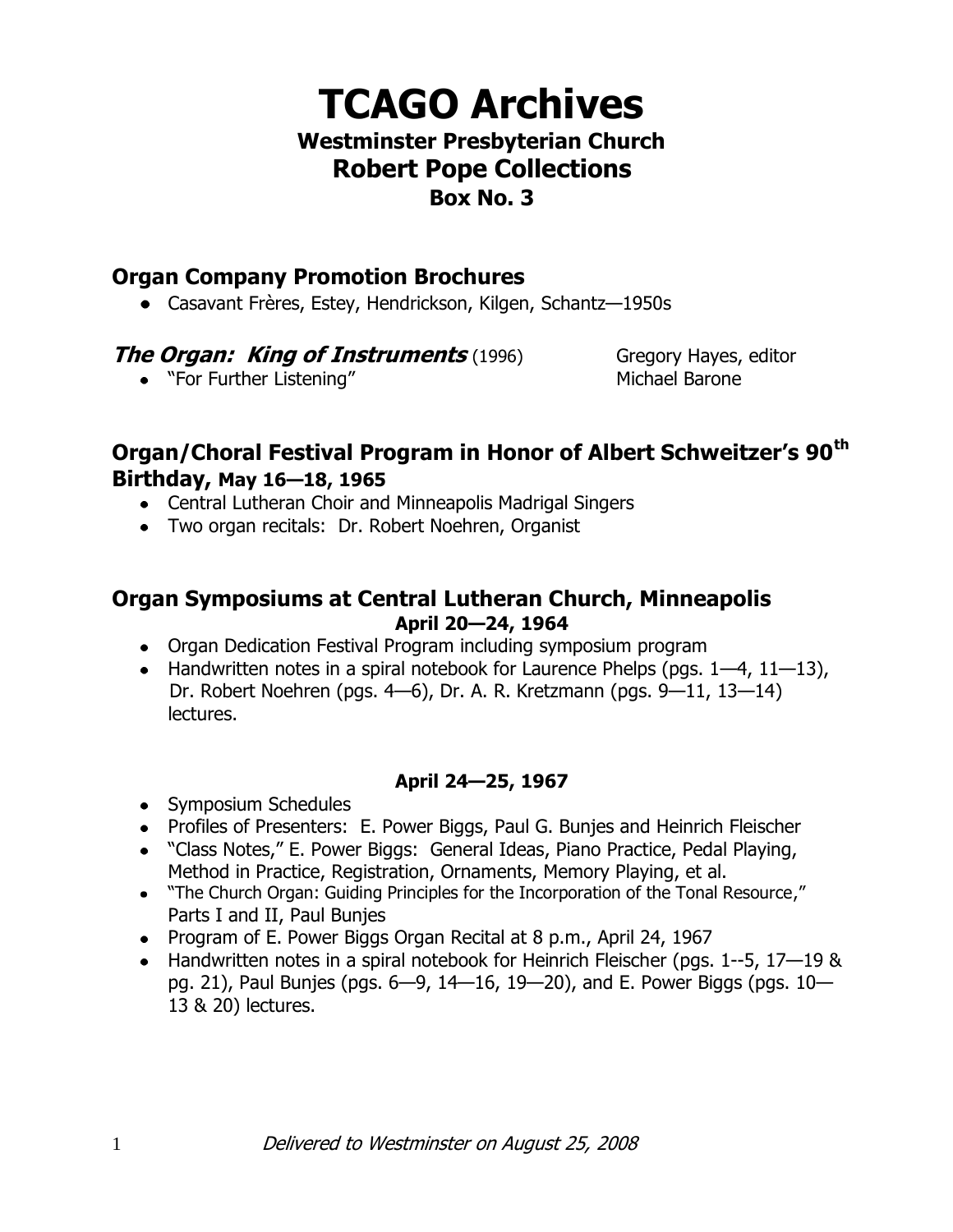## **April 29—30, 1968**

- Publicity for 5<sup>th</sup> Annual Organ Festival and Symposium
- Central Lutheran Casavant Organ Specifications
- Symposium schedule/promotional flier
- Profiles of Presenters: Paul Bunjes, Robert Noehren and Lawrence Phelps
- Robert Noehren: "The Organist's Repertoire," Various European Organ Dispositions, LP Recordings, Organ Recital Program—4/29/1968
- Individual evaluation of symposium and follow-up letter dated 5/15/1968
- Assorted organ dispositions, i.e., Auch Cathedral, St. Clothilde, three Noehren Organs, et al.
- Stop Glossary
- Paul Bunjes, "Foundations and Mutations" and "Mixed Voices and Crowns"
- Handwritten notes for Paul Bunjes's lecture.

#### **October 25—26, 1971**

- Three informational letters about the eighth annual symposium
- Three program choices Anton Heiller sent prior to the symposium
- Promotional flyer (photograph) and program for Anton Heiller's evening recital
- Symposium Schedules

#### **October 23—24, 1972**

Two informational letters about the ninth annual symposium

#### **Notes from Other Lectures**

Organists: Gerald Bales, William Harrison Barnes, Edward Berryman, Heinrich Fleischer, and David Johnson. Handwritten notes located in spiral notebook from April 20, 1964 (above) on pgs. 14—19.

## **Organ Programs, Twin Cities, 1940—1966** (3 Folders)

- University of MN, Arthur Jennings, Organist—1941, 1943 (3), 1944, 1946, 1949 also, a biography of Dr. Jennings
- Various organists, 1957—1959: Mario Salvador, Warren Berryman, Earl Barr (3), Catherine Crozier, George Markey, William H. Barnes, E. Power Biggs, Paul Manz (5) [Dedication of organ at Christ Lutheran Church, Mpls.], et al.
- Various organists, 1960—1962: Gerald Bales (2), George Markey, Paul Manz (3), Robert Lodine, Marie-Claire Alain, Earl Barr, Steve Empson, Robert Baker [Dedication of Christ Chapel organ at Gustavus Adolphus College], John Weaver, et al.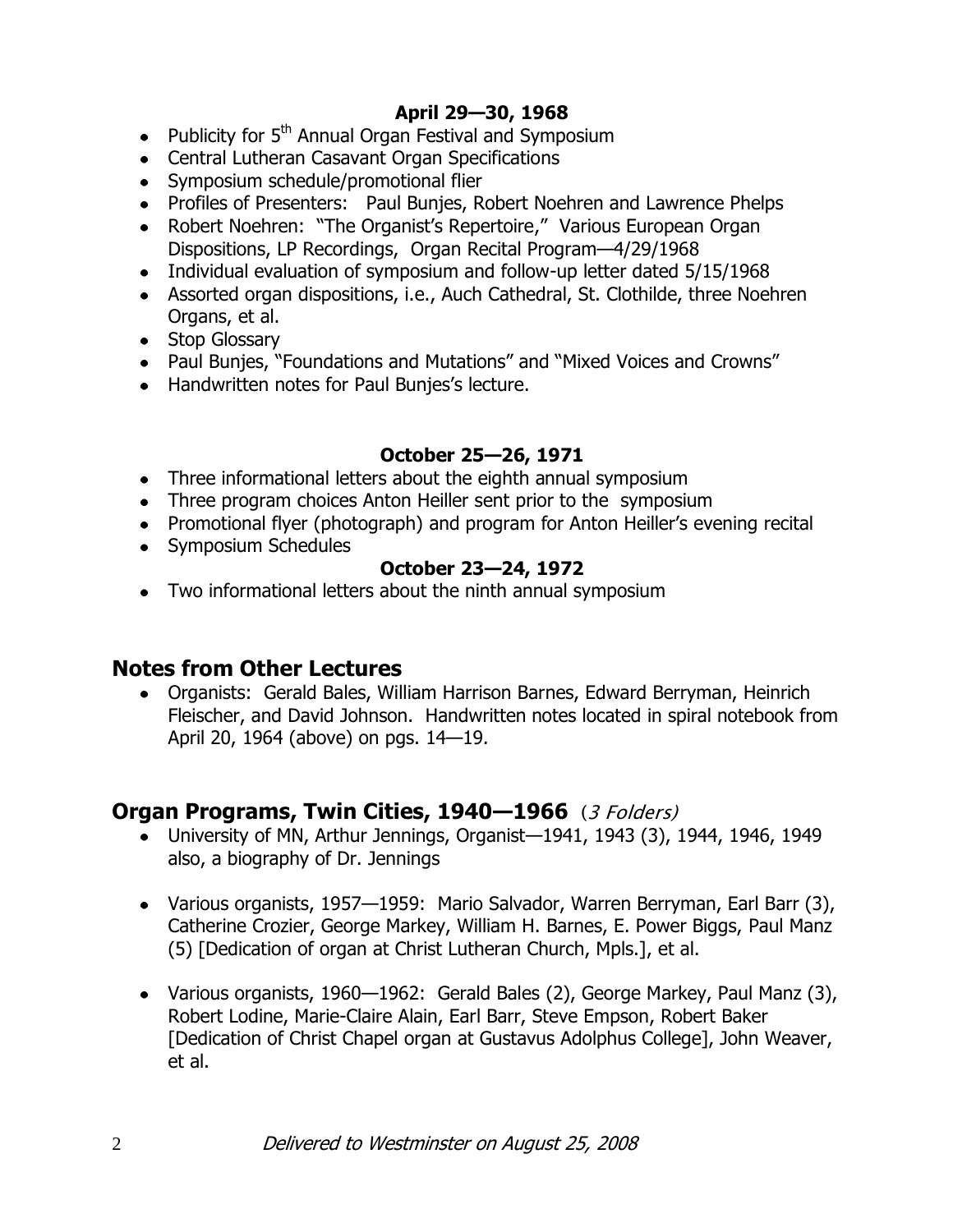Various organists, 1963—1966: Heinrich Fleischer (3), [Dedications of Gethsemane Lutheran (Hopkins) and Westwood Lutheran (St. Louis Park) organs], Paul Manz (6), Fernando Germani, Victor Togni, John Vanella, Frederick Swann, Mary Downey, Gerald Bales (3), [St. Clement's (St. Paul) organ dedication], Earl Barr, David Johnson, Susi Jeans, Paul Kaatrud, Wolfgang Von Karajan, and Marilyn Buschbom

## **Organ Programs, 1967—1969**

- Various organists, 1967: Heinrich Fleischer [Normandale Lutheran (Mpls.) organ dedication], André Marchal, Virgil Fox
- Various organists, 1968: Kamiel D'Hooghe, Philip Brunelle (2), Emily Maxson, Ronald Ostlund, Paul Manz (4), [Resurrection Lutheran (St. Paul) organ dedication], Edward Berryman (3), Gerald Bales (3), Diana Lee Metzker (2) [Mount Olivet Lutheran (Mpls.) organ rededication], Maria Bucka, Kathryn U. Moen, Arthur Jennings, Richard Proulx, Alexander Schreiner, Paul Kaatrud, Robert Triplett [First Lutheran (Worthington) organ dedication], Don Dicie, Flor Peeters, et al.
- Various organists, 1969: Gerald Bales, Edward Berryman, Brother Jean-Luc, Enid Woodward, James Reilly, Earl Barr, Hannes Kaestner, Maurice Duruflé and Madame Duruflé, Gerard Farrell, Paul Manz, and Heinrich Fleischer

# **Organ Programs, 1970—1972**

- Various Organists, 1970: Paul Manz, Paul Emch, Heinrich Fleischer [J.S. Bach 1970 Festival], Edward Berryman (2), Earl Barr, Steve Gentile, Philip Brunelle (2), Kathryn U. Moen, Arno Schoenstedt, Marilyn Keiser, Pierre Cochereau, Michael Radulescu
- Various Organists, 1971: Stephen Gabrielsen, Paul Manz, David Craighead [Holtkamp Organ at Carleton College], Philip Brunelle, Robert Thompson (Carleton), Gerald Bales, Enid Woodward (at Carleton), Daniel Chorzempa, Edward Berryman & Clyde Olson (Mpls. Auditorium classical/theater organ concert) Heinrich Fleischer, Bengt Hambraeus, Flor Peeters
- Various Organists, 1972: Marilyn Mason (Carleton College), Phillip Isaacson [Nativity Lutheran (Mpls.) organ dedication], Philip Brunelle, Lars Angerdal, Paul Manz (2), Howard Don Small, Theodore Gillen, Edward Berryman, Karel Paukert, Heinrich Fleischer, Peter Planyavsky, Heinrich Fleischer [Augustana Lutheran (West St. Paul) organ dedication], Anthony Newman, Heinrich Fleischer (Carleton),